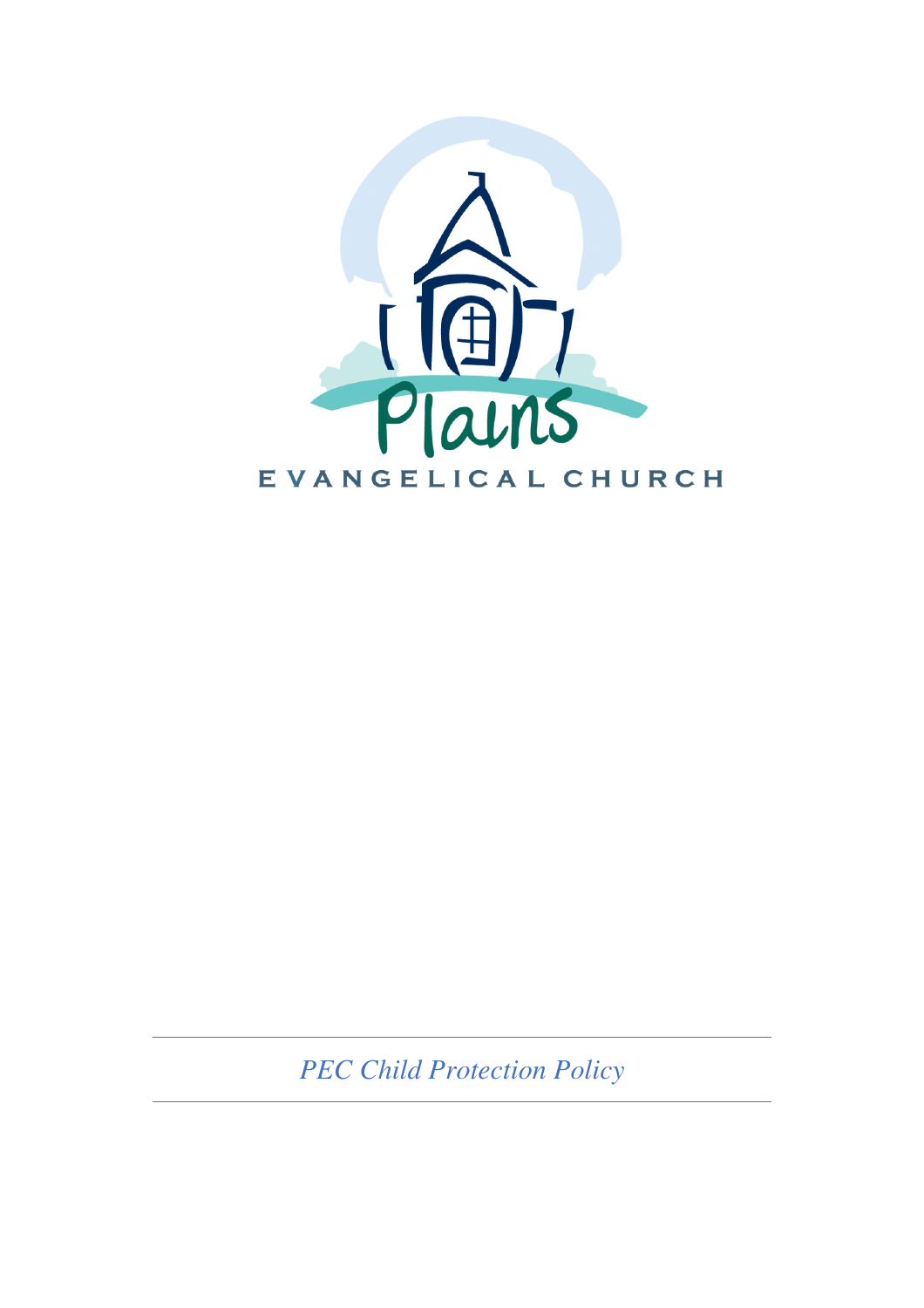## **Our Commitment**

We are committed to equipping volunteers with the information and skills necessary to ensure the safety and well being of children, young people and workers in Plains Evangelical Church.

The aim of the Youth and Children's Ministry of Plains Evangelical Church is:

"Reaching children and young people for Jesus and together becoming disciples"

As we do this we want to communicate the love of the Lord Jesus Christ to these children and young people. We recognise that they are extremely valuable to our Lord and God and because of that they are valuable to us. As we minister to them we want to show them just how valuable they are to God and just how much he loves them.

As we do this we will do our utmost to ensure that their experience of Plains Evangelical is a happy, fulfilling, safe and secure one.

## **We will try to do this by:**

- Regularly reviewing the background to, and purpose of this policy and its associated guidelines.
- Outlining the nature of child abuse and the churches role and responsibility within the wider child protection network.
- Clarifying the roles of the Child Protection Co-ordinator and the procedures for dealing with allegations of abuse.
- Exploring how to support a child who discloses abuse.
- Clarifying the Churches guidance on how to ensure a safe and loving environment for all people.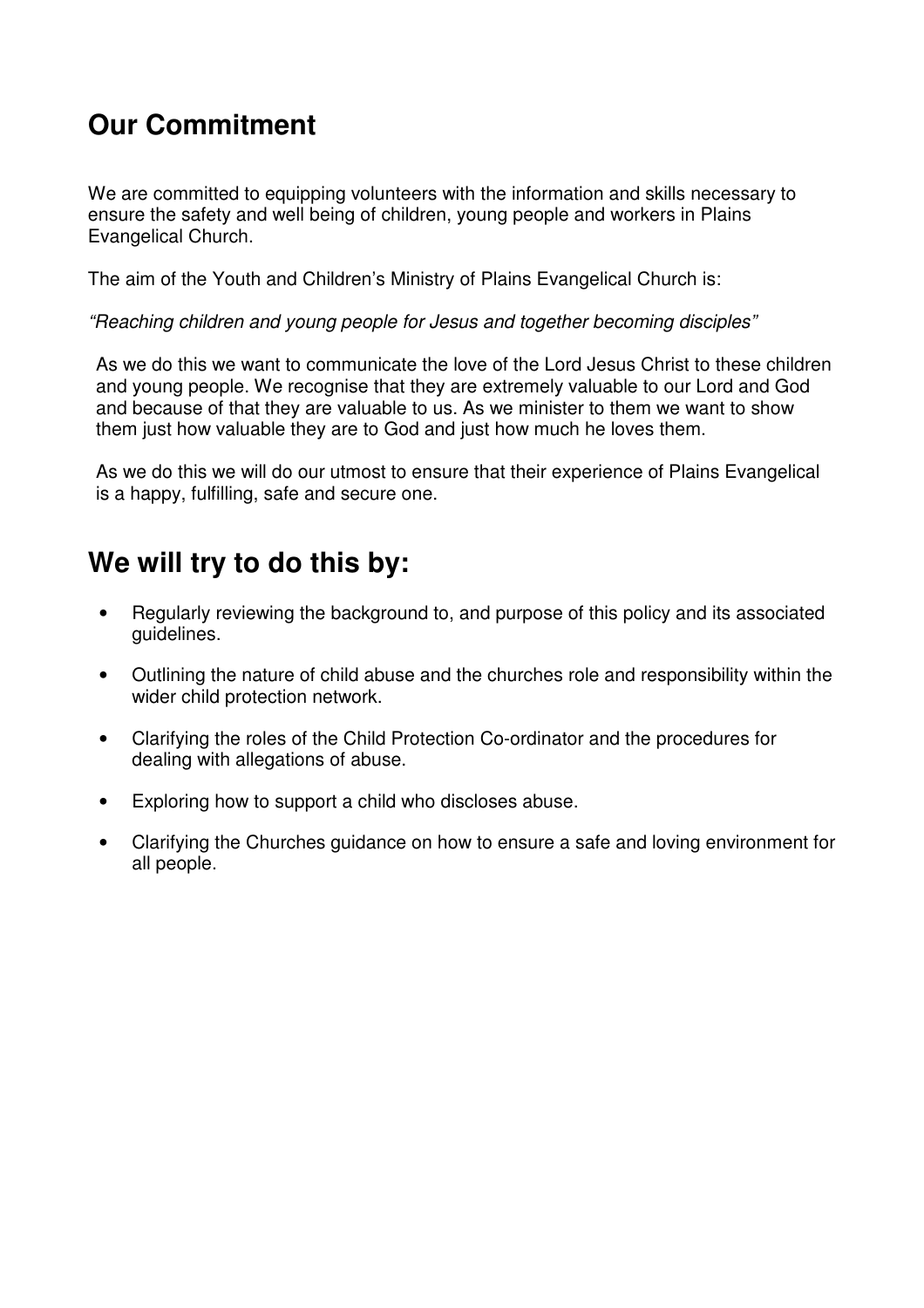# **Recognising Abuse**

#### **How are children harmed?**

- Physically
	- o Violence
	- o Bruises
	- o Burns
	- o unusual fear
	- o violent themselves
- Emotional
	- o Put down
	- o not loved
	- o called names
- Sexual
	- o Used for adult's sexual gratification

#### **When Children come to our Church they must not be harmed in any of the following ways:**

**Physical** - You must NOT hit a child, however badly behaved. Work out systems of discipline, remove the child if necessary, but do not use any form of physical violence.

**Emotional** -This is perhaps the most difficult area. Often things said in fun (teasing and slagging) can be very hurtful. (particularly relevant to teenagers). Try and remember some hurtful things that were said to you in fun. Remember every child (no matter how unattractive, annoying or badly behaved) is a child made in the image of God and a person for whom Christ died. We have to show them this as well as tell them it. Value each one and ask God to help you with those you find difficult to love.

**Sexual** -We all have to be careful with our behaviour to ensure that we do not leave room for misunderstandings or false allegations.

Be careful with physical contact e.g. men hugging young boys or girls. This may be totally innocent and showing care and concern, however, in order to avoid misunderstanding such contact should not take place.

Do not put yourself in situations where you are alone with a child. If a child needs to talk alone, then do so in the corner of a room with other people in it, with the child's back to the other people. Alternatively invite another adult to join you. If you are male, the other adult should be female.

In cars, try to arrange it so that you are not in a car with one boy or girl to drop off.

Think about the situations you are in and always err on the side of being extra careful. Protection of children is essential if we are trying to tell them of God's love.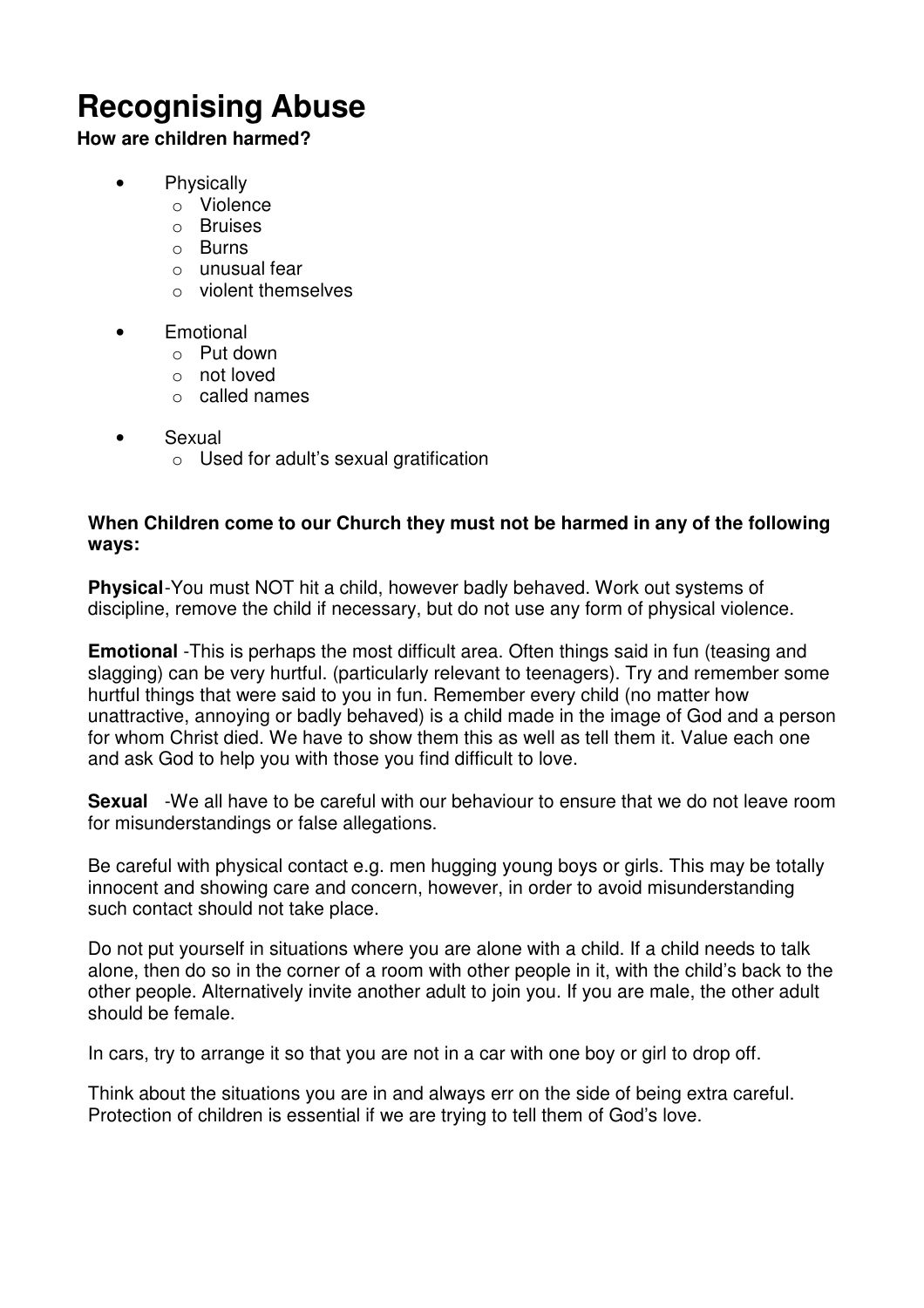## **Dealing With Abuse**

### **What To Do Once A Child Has Talked To You About Abuse:**

- 1. Make notes as soon as possible (preferably within one hour of the discussion) Write down exactly what the child said and when he/she said it and what was happening immediately beforehand (activity etc). Do not add your own interpretation of what the child has said. Also, record anything you said to the child and how they responded to it. Record dates and times of the events and when you made your notes. Keep all handwritten notes, even if they are typed up later.
- 2. Report your discussion as soon as possible to the Child Protection Co-ordinator. If the Co-ordinator is implicated then report to the Pastor. If both are implicated, report to one of the other Elders.
- 3. You should not discuss your suspicions or allegations with anyone other than those nominated in the above positions.
- 4. Do not tell anyone else, remember allegations can be false as well as true.
- 5. Do not investigate further yourself.
- 6. Talk about and pray through your own feelings with the Child Protection Co-ordinator.

#### **What To Do If You Suspect That Abuse May Have Occurred**

1. You must report concerns as soon as possible to the *Co-ordinator*, who is nominated by the church to act on their behalf in referring all allegations or suspicions of neglect or abuse to the statutory authorities. In the absence of the *Co-ordinator* the matter should be brought to the attention of the *Pastor.*

2. If the suspicions in any way involve the *Co-ordinator* then the report should be made to the *Pastor*. If both may be implicated the matter should be taken in the first instance to **PCCAS Churches' Child Protection Advisory Service, P0 Box 133, Swanley, Kent, BR8 7UQ. Telephone 01322 660011 / 667207 www.ccpas.co.uk** Should any person be unhappy with the handling of such a case they are at liberty to contact the above agency direct.

The **Co-ordinator** for Plains Evangelical Church is Mrs Allison McCracken. All Leaders working with young people will be kept informed of the current designated Co-ordinator and any future changes.

### **Key Word: 'Refer', Do Not Investigate.**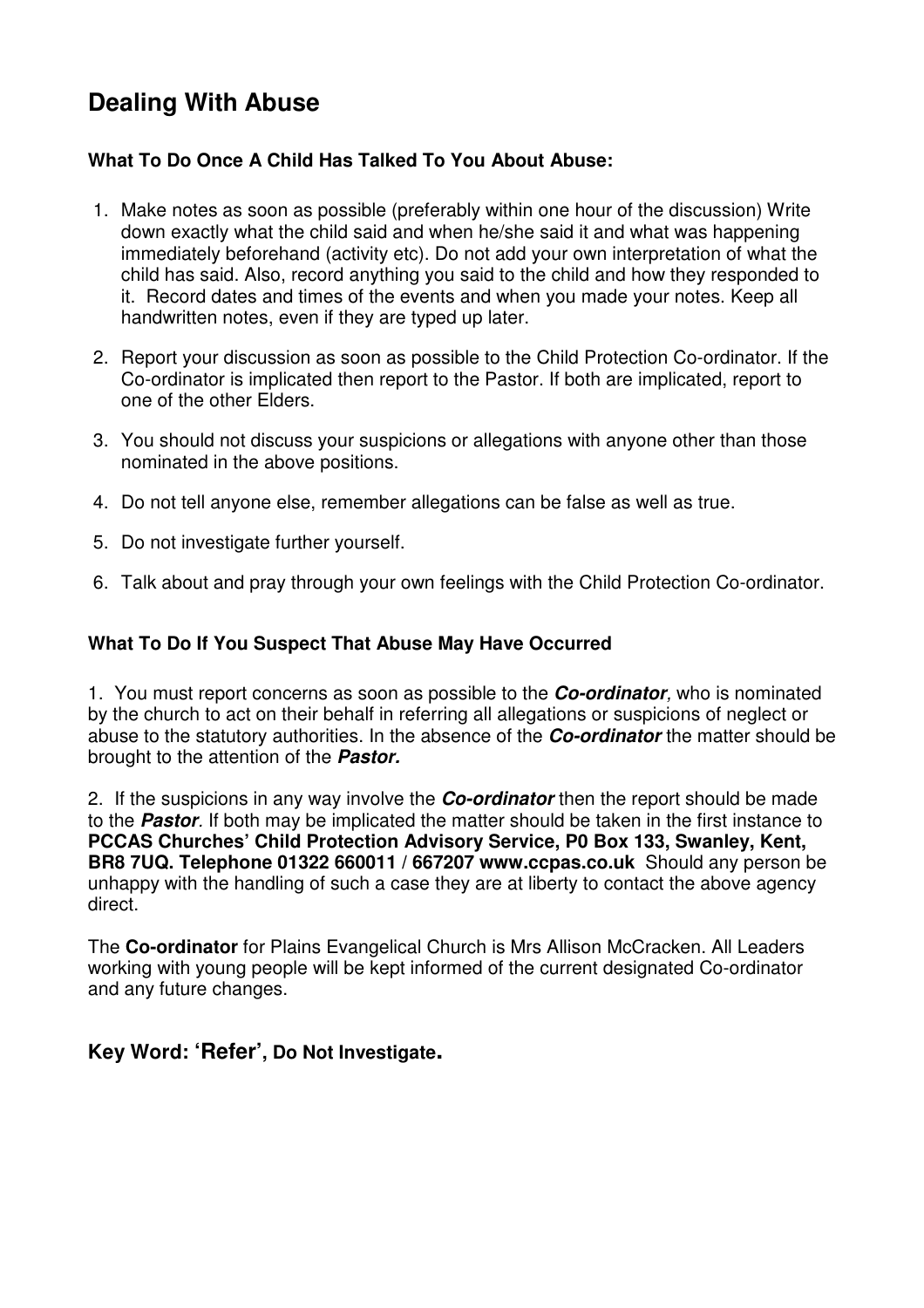## **How To React When A Child Wants To Talk About Abuse**

- 1. Accept what the child/young person says (however unlikely the story)
- 2. Keep calm, and don't panic. Try not to look shocked or disgusted. Let the child know that they are cared for and valued no matter what they have told you.
- 3. Look at the child/young person directly. Your main concern is the child, **not you**. Think about how the child is feeling. You may be the first person he/she has trusted to tell – so it is important how you react
- 4. Be Honest. Let them know that you will need to tell someone don't promise confidentiality. Tell them you will have to tell, but you can assure them that you won't be telling all their friends or all of the other leaders. If they choose not to tell you at this point, do not pressure them for information. Keep building the relationship, they may decide to tell you later.
- 5. Don't rush to report to the Police, remember any allegations should be investigated through the laid out procedures first.
- 6. Do not put words in their mouth. The child may not be saying what you think they are saying! Also, if allegations are investigated by police and taken to court, the case could collapse if there is any possibility that you, 'suggested' things to the child.
- 7. Re-assure the child, but don't make promises you can't keep.
- 8. Even when a child has broken a rule, they are not to blame for the abuse.
- 9. Be aware that the child may have been threatened.
- 10. Never push for information
- 11. Sin If a child says he has done something bad, then remember that in abusive situations it is the adult who has sinned and needs to repent. The child is the victim of sin.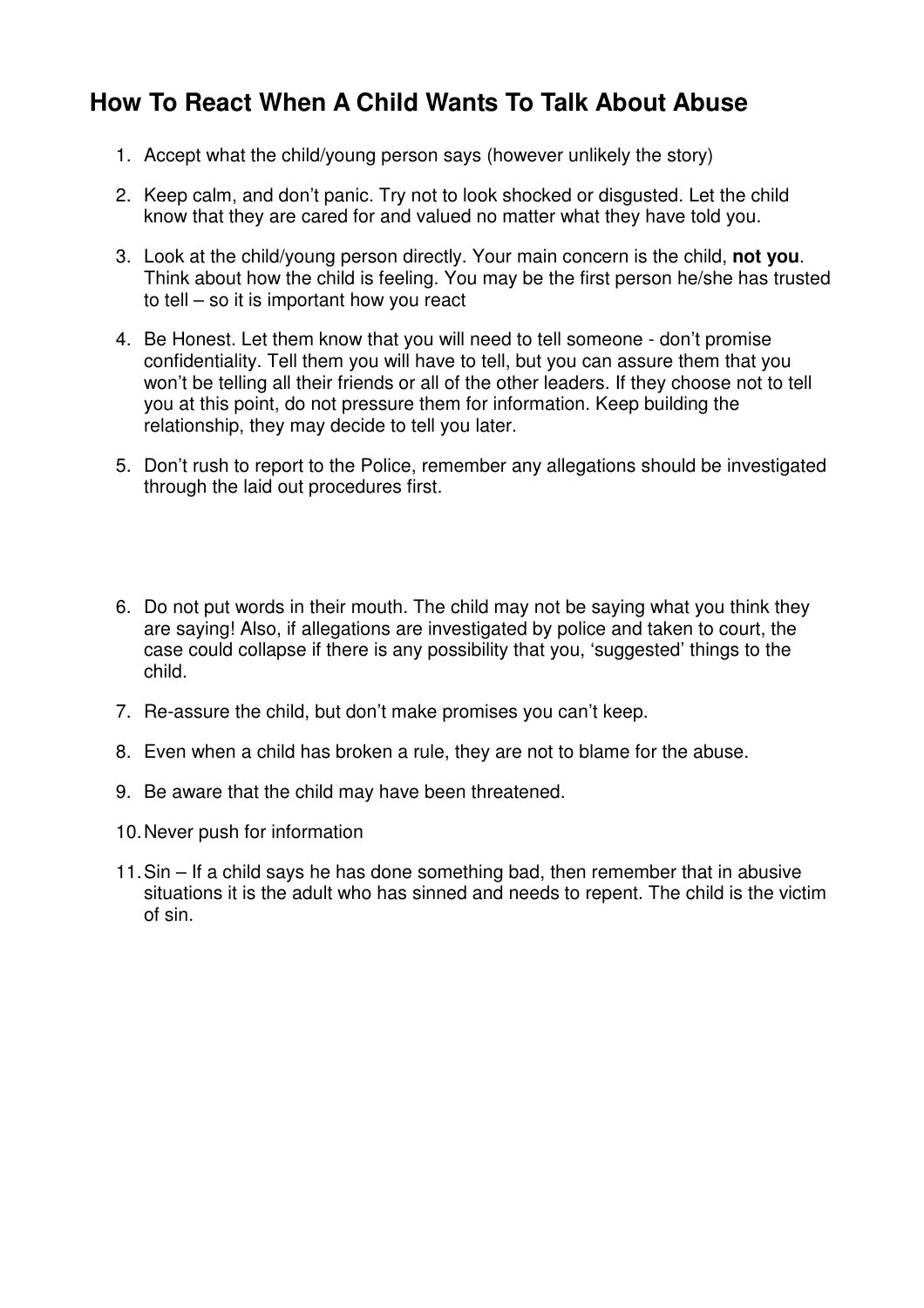### **Positive things to say**

- "I believe you",
- "I'm glad you told me",
- "It's not your fault",
- "I will try to help you"

#### **Avoid saying**

- "Why didn't you tell anyone before?
- "I can't believe it",
- "Are you sure this is true?".
- Avoid questioning the child. Do not begin with Why? When? Who? Where? Just listen and do not push the child to tell more than they want to.
- Never make false promises

### **NEVER SAY**

- "I'm shocked"
- "don't tell anyone else"

### **Concluding**

Reassure the child/young person that they were right to tell you Let the child know what you are going to do next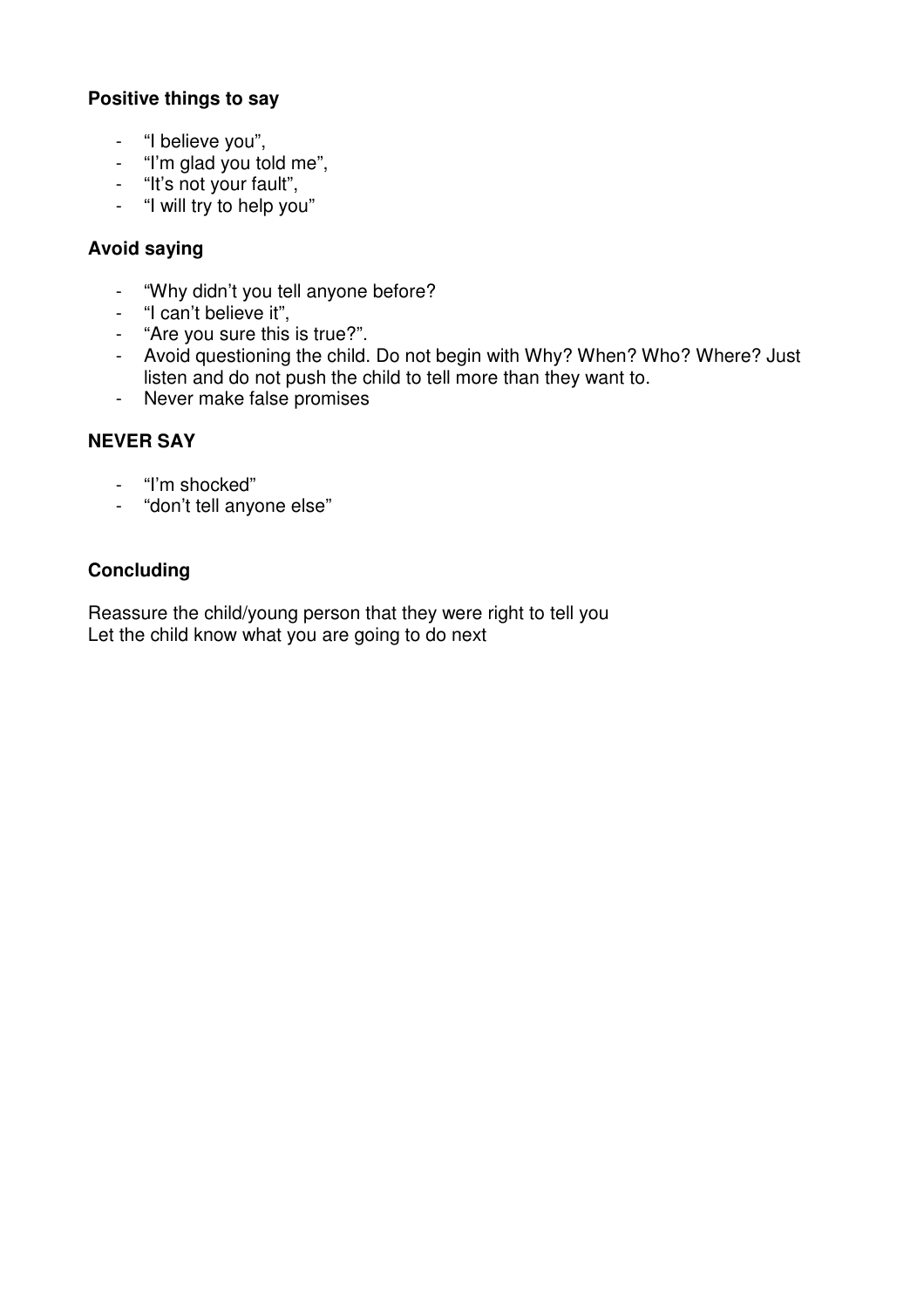## **Allegations of Physical Injury or Neglect**

#### **If a child has a physical injury or symptom of neglect the Co-ordinator will:**

- Contact Social Services **(**or PCCAS **)** for advice if concerned about the child's safety
- Where emergency medical attention is necessary it will be sought immediately. The Co-ordinator will inform the doctor of any suspicions of abuse
- In other circumstances speak with the parent / guardian and suggest that medical help / attention is sought for the child.
- The doctor will then initiate further action, if necessary. If appropriate the parent / guardian will be encouraged to seek help from the Social Work Department
- Where the parent / guardian is unwilling to seek help, if appropriate, a Church Leader will offer to go with them. If they fail to act, the Co-ordinator should, in cases of real concern, contact the Social Work department for advice
- Where the Co-ordinator is unsure whether or not to refer a case to Social Work, then advice from PCCAS will be sought and followed. PCCAS will confirm its advice in writing in case this is needed for reference purposes in the future

### **Allegations of Sexual Abuse**

#### *In the event of allegations or suspicions of sexual abuse, the Co-ordinator will:*

- Contact PCCAS for advice, or the Social Work Child Protection officer directly. The Coordinator will not speak to the parent **(**or anyone else).
- If the Co-ordinator is unsure whether or not to follow the above, then advice from PCCAS will be sought and followed. PCCAS will confirm its advice in writing in case this is needed for reference purposes in the future
- Under no circumstances will the Co-ordinator attempt to investigate allegations or suspicions of sexual abuse. It is the task of the Social Work Department to carry out this investigation under Section 47 of the Children Act 1989
- Absence of the Co-ordinator or Pastor should not delay referral to the Social Work Dept
- Exceptionally, should a disagreement arise as to the appropriateness of a referral to the Social Work Dept. that person who disagrees has a responsibility as a member of the public to report serious matters of abuse to the Social Work Dept. and should do so without hesitation
- The Elders of PEC will support the Co-ordinator and Pastor in their role, and accept that any information they have will be shared in a strictly limited way on a need to know basis